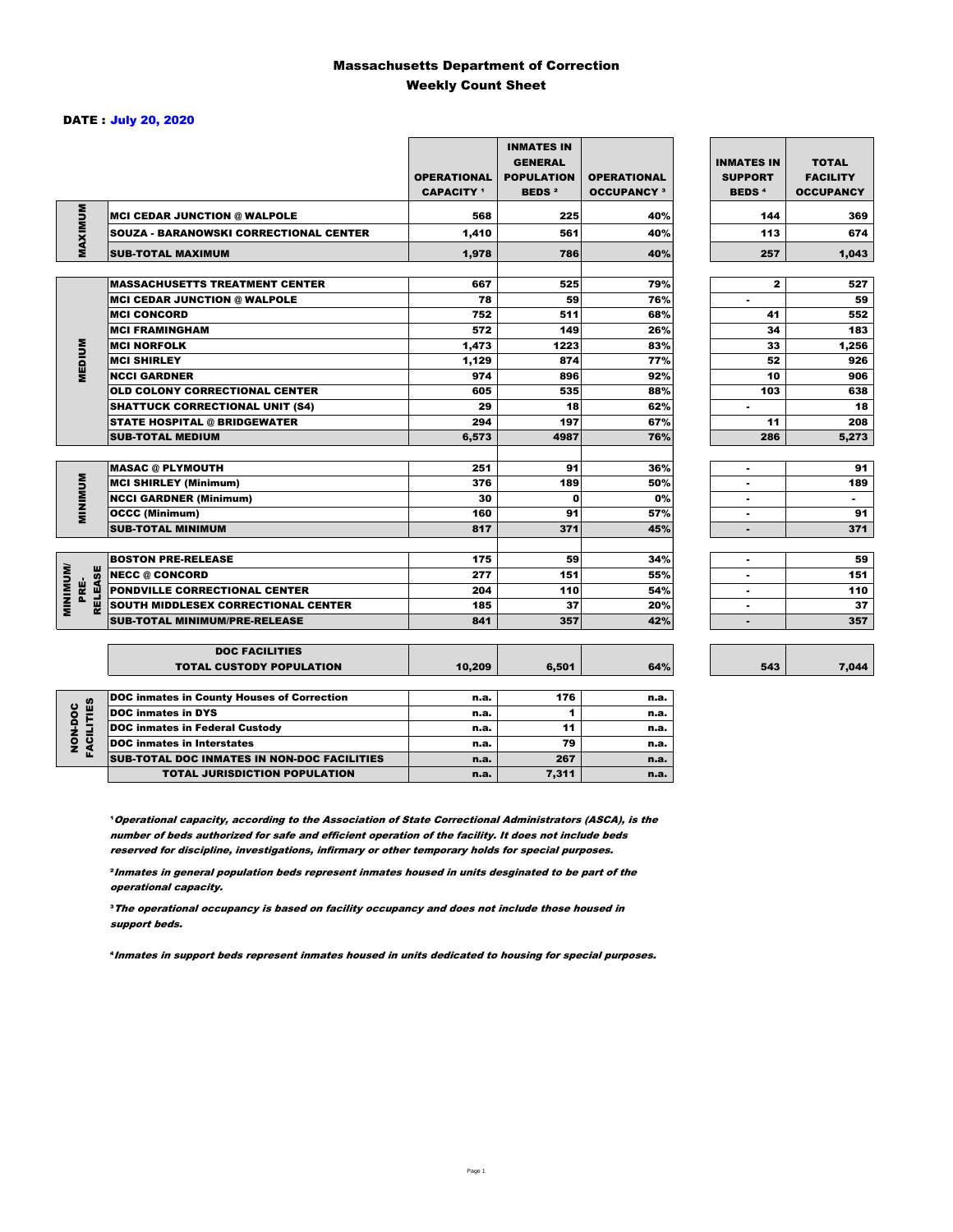### Massachusetts Department of Correction Weekly Count Sheet

| <b>CORRECTIONAL FACILITIES</b>      | <b>TREATMENT</b> | <b>FACILITY</b>  |
|-------------------------------------|------------------|------------------|
| <b>HOSPITAL MISSION</b>             | <b>BEDS</b>      | <b>OCCUPANCY</b> |
| <b>SHATTUCK CORRECTIONAL UNIT</b>   | 29               | 18               |
| <b>STATE HOSPITAL @ BRIDGEWATER</b> | 372              | 197              |
| <b>TOTAL</b>                        | 401              | 215              |

| <b>DOC INMATES IN COUNTY FACILITIES</b>                        | <b>FACILITY</b>  |
|----------------------------------------------------------------|------------------|
|                                                                | <b>OCCUPANCY</b> |
| <b>BARNSTABLE COUNTY</b>                                       |                  |
| <b>BERKSHIRE COUNTY</b>                                        | 4                |
| <b>BRISTOL COUNTY</b>                                          |                  |
| <b>DUKES COUNTY</b>                                            |                  |
| <b>ESSEX COUNTY</b>                                            | 1                |
| <b>FRANKLIN COUNTY</b>                                         | 9                |
| <b>HAMPDEN COUNTY*</b>                                         | 117              |
| <b>HAMPSHIRE COUNTY</b>                                        | 7                |
| <b>MIDDLESEX COUNTY</b>                                        | -                |
| <b>NORFOLK COUNTY</b>                                          |                  |
| <b>PLYMOUTH COUNTY</b>                                         | 37               |
| <b>SUFFOLK COUNTY</b>                                          | 1                |
| <b>WORCESTER COUNTY</b>                                        | ۰                |
| <b>TOTAL</b>                                                   | 176              |
| *Note* Hampden County has 59 Section 35 inmates (Stoney Brook) |                  |
| <b>DOC INMATES IN OTHER FACILITIES</b>                         | <b>FACILITY</b>  |
|                                                                | <b>OCCUPANCY</b> |
| <b>FEDERAL BUREAU OF PRISONS</b>                               | 11               |
| <b>DYS</b>                                                     | 1                |
| <b>INTERSTATES</b>                                             | 79               |
| <b>TOTAL</b>                                                   | 91               |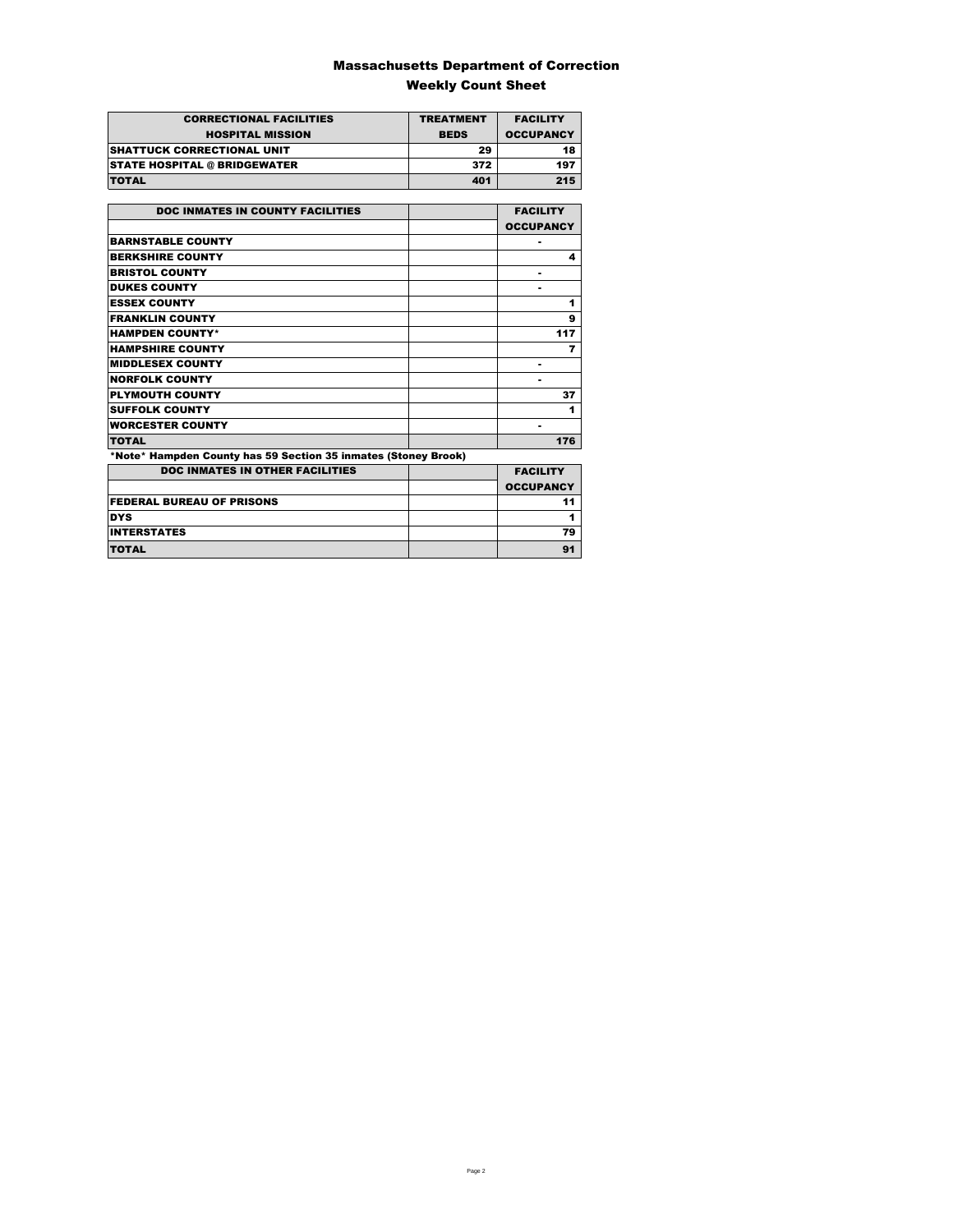#### **07/20/20**

| <b>COUNTY</b>                           | <b>SECURITY LEVEL</b>                 |                               |                              |                             |                                  |                              |                                 |                                   |                                 |                        | <b>TOTAL</b>                  |                             |
|-----------------------------------------|---------------------------------------|-------------------------------|------------------------------|-----------------------------|----------------------------------|------------------------------|---------------------------------|-----------------------------------|---------------------------------|------------------------|-------------------------------|-----------------------------|
| <b>BARNSTABLE</b>                       | <b>TYPE</b>                           | <b>MAXIMUM</b>                |                              | <b>MEDIUM</b>               |                                  |                              | <b>MINIMUM</b>                  | <b>PRE-RELEASE</b>                |                                 |                        | <b>TOTAL</b>                  |                             |
|                                         |                                       | <b>MALE</b>                   | <b>FEMALE</b>                | <b>MALE</b>                 | <b>FEMALE</b>                    | <b>MALE</b>                  | <b>FEMALE</b>                   | <b>MALE</b>                       | <b>FEMALE</b>                   | <b>MALE</b>            | <b>FEMALE</b>                 | <b>FACILITY</b>             |
|                                         | <b>COUNTY</b>                         | $\mathbf 0$<br>$\overline{0}$ | $\mathbf{0}$                 | 62<br>0                     | 7<br>$\mathbf 0$                 | $\mathbf 0$<br>$\mathbf 0$   | 0<br>$\overline{0}$             | $\mathbf{0}$                      | $\mathbf{0}$<br>$\overline{0}$  | 62<br>$\mathbf 0$      | 7<br>0                        | 69                          |
| <b>HOUSE OF</b><br><b>CORRECTION</b>    | <b>STATE</b><br>FEDERAL               | $\mathbf 0$                   | $\mathbf 0$<br>$\mathbf{0}$  | 0                           | 0                                | $\mathbf 0$                  | $\mathbf 0$                     | $\mathbf{0}$<br>$\mathbf 0$       | $\overline{0}$                  | $\mathbf 0$            | 0                             | $\mathbf 0$<br>$\mathbf 0$  |
|                                         | <b>TOTAL</b>                          | $\mathbf 0$                   | $\mathbf{0}$                 | 62                          | $\overline{7}$                   | $\overline{0}$               | $\mathbf 0$                     | $\mathbf{0}$                      | $\mathbf 0$                     | 62                     | $\overline{7}$                | 69                          |
|                                         | <b>COUNTY</b>                         | $\mathbf 0$                   | $\mathbf{0}$                 | 84                          | 6                                | $\mathbf 0$                  | $\mathbf 0$                     | $\mathbf 0$                       | $\mathbf 0$                     | 84                     | 6                             | 90                          |
| JAIL                                    | <b>OTHER COUNTY</b>                   | $\mathbf 0$                   | $\mathbf{0}$                 | 0                           | 0                                | $\mathbf{0}$                 | $\overline{0}$                  | $\mathbf 0$                       | $\overline{0}$                  | $\mathbf 0$            | $\mathbf 0$                   | $\bf{0}$                    |
|                                         | <b>FEDERAL</b>                        | $\overline{0}$                | $\mathbf{0}$                 | 0                           | $\Omega$                         | $\mathbf{0}$                 | $\overline{0}$                  | $\Omega$                          | $\overline{0}$                  | $\Omega$               | 0                             | $\mathbf 0$                 |
|                                         | <b>TOTAL</b><br><b>FACILITY TOTAL</b> | $\overline{0}$<br>0           | $\Omega$<br>0                | 84<br>146                   | 6<br>13                          | $\Omega$<br>$\mathbf{0}$     | $\overline{0}$<br>0             | $\Omega$<br>0                     | $\overline{0}$<br>0             | 84<br>146              | 6<br>13                       | 90<br>159                   |
|                                         |                                       |                               |                              |                             |                                  |                              |                                 |                                   |                                 |                        |                               |                             |
| <b>BERKSHIRE</b>                        | <b>TYPE</b>                           | <b>MAXIMUM</b>                |                              |                             | <b>MEDIUM</b>                    |                              | <b>MINIMUM</b>                  | <b>PRE-RELEASE</b>                |                                 |                        | <b>TOTAL</b>                  |                             |
|                                         |                                       | <b>MALE</b>                   | <b>FEMALE</b>                | <b>MALE</b>                 | <b>FEMALE</b>                    | <b>MALE</b>                  | <b>FEMALE</b>                   | <b>MALE</b>                       | <b>FEMALE</b>                   | <b>MALE</b>            | <b>FEMALE</b>                 | <b>FACILITY</b>             |
| <b>HOUSE OF</b>                         | <b>COUNTY</b><br><b>STATE</b>         | $\mathbf{0}$<br>0             | $\mathbf 0$<br>$\mathbf{0}$  | 47<br>4                     | 0<br>$\mathbf 0$                 | $\mathbf{0}$<br>$\mathbf{0}$ | $\mathbf 0$<br>$\mathbf 0$      | $\mathbf{0}$<br>$\mathbf{0}$      | $\mathbf 0$<br>$\mathbf{0}$     | 47<br>$\overline{4}$   | 0<br>0                        | 47<br>4                     |
| <b>CORRECTION</b>                       | <b>FEDERAL</b>                        | $\mathbf 0$                   | $\mathbf 0$                  | 0                           | $\overline{0}$                   | $\mathbf{0}$                 | $\overline{0}$                  | $\mathbf{0}$                      | $\mathbf 0$                     | $\mathbf 0$            | 0                             | $\mathbf 0$                 |
|                                         | <b>TOTAL</b>                          | $\overline{0}$                | $\mathbf{0}$                 | 51                          | $\overline{0}$                   | $\overline{0}$               | $\overline{0}$                  | $\mathbf{0}$                      | $\overline{0}$                  | 51                     | $\overline{0}$                | 51                          |
|                                         | <b>COUNTY</b>                         | $\overline{0}$                | $\mathbf 0$                  | 86                          | $\overline{0}$                   | $\mathbf 0$                  | $\overline{0}$                  | $\overline{0}$                    | $\overline{0}$                  | 86                     | $\mathbf{0}$                  | 86                          |
| <b>JAIL</b>                             | <b>OTHER COUNTY</b>                   | 0                             | $\mathbf{0}$                 | 0                           | $\overline{0}$                   | $\mathbf{0}$                 | $\overline{0}$                  | $\Omega$                          | $\mathbf{0}$                    | 0                      | $\mathbf{0}$                  | $\pmb{0}$                   |
|                                         | <b>FEDERAL</b>                        | $\mathbf 0$<br>$\mathbf 0$    | $\mathbf{0}$<br>$\mathbf{0}$ | 0                           | $\overline{0}$<br>$\overline{0}$ | $\mathbf{0}$<br>$\mathbf{0}$ | $\overline{0}$<br>$\mathbf 0$   | $\mathbf 0$<br>$\mathbf{0}$       | $\overline{0}$<br>$\mathbf 0$   | $\mathbf 0$            | $\mathbf{0}$<br>$\mathbf 0$   | $\mathbf 0$<br>86           |
|                                         | <b>TOTAL</b><br><b>FACILITY TOTAL</b> | 0                             | $\mathbf{0}$                 | 86<br>137                   | 0                                | 0                            | $\bf{0}$                        | 0                                 | 0                               | 86<br>137              | 0                             | 137                         |
|                                         |                                       |                               |                              |                             |                                  |                              |                                 |                                   |                                 |                        |                               |                             |
| <b>BRISTOL</b>                          | <b>TYPE</b>                           | <b>MAXIMUM</b>                |                              |                             | <b>MEDIUM</b>                    |                              | <b>MINIMUM</b>                  | <b>PRE-RELEASE</b>                |                                 |                        | <b>TOTAL</b>                  |                             |
| <b>Ash Street</b>                       | <b>COUNTY</b>                         | <b>MALE</b>                   | <b>FEMALE</b>                | <b>MALE</b>                 | <b>FEMALE</b>                    | <b>MALE</b>                  | <b>FEMALE</b>                   | <b>MALE</b>                       | <b>FEMALE</b>                   | <b>MALE</b>            | <b>FEMALE</b>                 | <b>FACILITY</b>             |
| <b>HOUSE OF</b>                         | <b>STATE</b>                          | 0<br>$\mathbf{0}$             | $\mathbf{0}$<br>$\mathbf{0}$ | 17<br>0                     | $\mathbf 0$<br>$\mathbf 0$       | $\mathbf 0$<br>$\mathbf{0}$  | 0<br>$\mathbf{0}$               | $\mathbf{0}$<br>$\mathbf{0}$      | $\mathbf{0}$<br>$\mathbf{0}$    | 17<br>0                | 0<br>0                        | 17<br>0                     |
| <b>CORRECTION</b>                       | <b>FEDERAL</b>                        | $\mathbf{0}$                  | $\mathbf{0}$                 | 0                           | $\mathbf{0}$                     | $\mathbf{0}$                 | $\overline{0}$                  | $\mathbf{0}$                      | $\overline{0}$                  | $\mathbf 0$            | 0                             | $\mathbf 0$                 |
|                                         | <b>TOTAL</b>                          | $\overline{0}$                | $\mathbf{0}$                 | 17                          | $\overline{0}$                   | $\mathbf 0$                  | $\overline{0}$                  | $\mathbf{0}$                      | $\overline{0}$                  | 17                     | $\overline{0}$                | 17                          |
|                                         | <b>COUNTY</b>                         | $\overline{0}$                | $\Omega$                     | 71                          | $\overline{0}$                   | $\mathbf 0$                  | $\overline{0}$                  | $\overline{0}$                    | $\overline{0}$                  | 71                     | $\overline{0}$                | 71                          |
| JAIL                                    | <b>OTHER COUNTY</b>                   | $\mathbf 0$                   | $\mathbf 0$                  | 0                           | $\overline{0}$                   | $\mathbf{0}$                 | $\overline{0}$                  | $\mathbf 0$                       | $\overline{0}$                  | $\mathbf 0$            | $\mathbf{0}$                  | $\mathbf 0$                 |
|                                         | <b>FEDERAL</b>                        | $\overline{0}$                | $\mathbf{0}$                 | 0                           | $\overline{0}$                   | $\Omega$                     | $\overline{0}$                  | $\Omega$                          |                                 | $\mathbf 0$            | 0                             | $\mathbf 0$                 |
|                                         | <b>TOTAL</b><br><b>FACILITY TOTAL</b> | $\overline{0}$<br>0           | $\mathbf{0}$<br>0            | 71<br>88                    | $\overline{0}$<br>0              | $\overline{0}$<br>0          | $\overline{0}$<br>0             | $\overline{0}$<br>0               | $\mathbf{0}$<br>0               | 71<br>88               | $\overline{0}$<br>0           | 71<br>88                    |
|                                         |                                       |                               |                              |                             |                                  |                              |                                 |                                   |                                 |                        |                               |                             |
| <b>BRISTOL</b>                          | <b>TYPE</b>                           | <b>MAXIMUM</b>                |                              |                             | <b>MEDIUM</b>                    |                              | <b>MINIMUM</b>                  | <b>PRE-RELEASE</b>                |                                 |                        | <b>TOTAL</b>                  |                             |
| <b>Dartmouth</b>                        | <b>COUNTY</b>                         | <b>MALE</b><br>$\mathbf 0$    | <b>FEMALE</b><br>$\mathbf 0$ | <b>MALE</b><br>132          | <b>FEMALE</b><br>0               | <b>MALE</b><br>0             | <b>FEMALE</b><br>0              | <b>MALE</b><br>$\mathbf 0$        | <b>FEMALE</b><br>$\overline{0}$ | <b>MALE</b><br>132     | <b>FEMALE</b><br>0            | <b>FACILITY</b><br>132      |
| <b>HOUSE OF</b>                         | <b>STATE</b>                          | $\mathbf 0$                   | $\mathbf{0}$                 | 0                           | $\mathbf 0$                      | $\Omega$                     | 0                               | $\Omega$                          | $\mathbf{0}$                    | 0                      | $\mathbf 0$                   | 0                           |
| <b>CORRECTION</b>                       | <b>FEDERAL</b>                        | $\mathbf 0$                   | $\mathbf{0}$                 | $\overline{2}$              | 0                                | 0                            | 0                               | $\mathbf 0$                       | $\mathbf{0}$                    | $\overline{2}$         | 0                             | $\overline{c}$              |
|                                         | <b>TOTAL</b>                          | $\mathbf 0$                   | $\mathbf{0}$                 | 134                         | $\mathbf 0$                      | $\overline{0}$               | $\mathbf 0$                     | $\mathbf{0}$                      | $\overline{0}$                  | 134                    | $\mathbf{0}$                  | 134                         |
|                                         | <b>COUNTY</b>                         | $\mathbf 0$                   | $\mathbf{0}$                 | 333                         | 11                               | $\mathbf{0}$                 | $\mathbf 0$                     | $\mathbf{0}$                      | $\mathbf 0$                     | 333                    | 11                            | 344                         |
| JAIL                                    | <b>OTHER COUNTY</b><br><b>FEDERAL</b> | $\overline{0}$<br>$\mathbf 0$ | $\mathbf{0}$<br>$\mathbf{0}$ | 44<br>2                     | 13<br>$\mathbf 0$                | $\mathbf{0}$<br>$\mathbf{0}$ | $\overline{0}$<br>0             | $\mathbf 0$<br>$\mathbf{0}$       | $\overline{0}$<br>$\mathbf 0$   | 44<br>$\overline{2}$   | 13<br>0                       | 57<br>$\overline{c}$        |
|                                         | <b>TOTAL</b>                          | $\mathbf 0$                   | $\overline{0}$               | 379                         | 24                               | $\mathbf 0$                  | $\mathbf 0$                     | $\overline{0}$                    | $\mathbf 0$                     | 379                    | 24                            | 403                         |
|                                         | <b>FACILITY TOTAL</b>                 | $\mathbf 0$                   | $\mathbf{0}$                 | 513                         | 24                               | $\mathbf{0}$                 | $\bf{0}$                        | 0                                 | 0                               | 513                    | 24                            | 537                         |
|                                         |                                       |                               |                              |                             |                                  |                              |                                 |                                   |                                 |                        |                               |                             |
| <b>BRISTOL</b><br><b>Women's Center</b> | <b>TYPE</b>                           | <b>MAXIMUM</b><br><b>MALE</b> | <b>FEMALE</b>                | <b>MALE</b>                 | <b>MEDIUM</b><br><b>FEMALE</b>   | <b>MALE</b>                  | <b>MINIMUM</b><br><b>FEMALE</b> | <b>PRE-RELEASE</b><br><b>MALE</b> | <b>FEMALE</b>                   | <b>MALE</b>            | <b>TOTAL</b><br><b>FEMALE</b> | <b>FACILITY</b>             |
|                                         | <b>COUNTY</b>                         | 0                             | 0                            | 0                           | 3                                | $\mathbf 0$                  | 1                               | 0                                 | $\mathbf 0$                     | 0                      | 4                             | 4                           |
| <b>SENTENCED</b>                        | <b>STATE</b>                          | $\overline{0}$                | $\Omega$                     | $\overline{0}$              | 0                                | $\overline{0}$               | $\mathbf 0$                     | $\mathbf{0}$                      | $\mathbf 0$                     | $\mathbf{0}$           | $\overline{0}$                | $\Omega$                    |
|                                         | <b>FEDERAL</b>                        | 0                             | $\mathbf 0$                  | 0                           | $\mathbf{0}$                     | $\mathbf{0}$                 | $\mathbf{0}$                    | $\mathbf 0$                       | $\mathbf 0$                     | $\pmb{0}$              | 0                             | $\pmb{0}$                   |
|                                         | <b>TOTAL</b>                          | $\mathbf 0$                   | $\mathbf{0}$                 | $\overline{0}$              | 3                                | $\mathbf{0}$                 | $\mathbf{1}$                    | $\mathbf{0}$                      | $\overline{0}$                  | $\bf 0$                | 4                             | $\overline{\mathbf{4}}$     |
|                                         | <b>COUNTY</b>                         | $\mathbf 0$<br>0              | $\mathbf 0$<br>$\mathbf 0$   | $\overline{0}$<br>$\pmb{0}$ | 14<br>0                          | $\Omega$<br>$\mathbf 0$      | $\overline{0}$<br>0             | $\mathbf 0$<br>$\mathbf{0}$       | $\overline{0}$<br>$\mathbf{0}$  | $\pmb{0}$<br>$\pmb{0}$ | 14<br>0                       | 14<br>$\pmb{0}$             |
| <b>UNSENTENCED</b>                      | INS<br><b>FEDERAL</b>                 | $\overline{0}$                | $\Omega$                     | $\overline{0}$              | $\overline{0}$                   | $\mathbf{0}$                 | $\overline{0}$                  | $\Omega$                          | $\overline{0}$                  | $\pmb{0}$              | 0                             | $\mathbf 0$                 |
|                                         | <b>TOTAL</b>                          | $\overline{0}$                | $\overline{0}$               | $\mathbf 0$                 | 14                               | $\overline{0}$               | $\overline{0}$                  | $\overline{0}$                    | $\overline{0}$                  | $\bf 0$                | 14                            | 14                          |
|                                         | <b>FACILITY TOTAL</b>                 | $\mathbf 0$                   | $\mathbf{0}$                 | 0                           | 17                               | $\mathbf{0}$                 | 1                               | $\mathbf 0$                       | 0                               | 0                      | 18                            | 18                          |
| <b>DUKES</b>                            | <b>TYPE</b>                           | <b>MAXIMUM</b>                |                              |                             | <b>MEDIUM</b>                    |                              | <b>MINIMUM</b>                  |                                   | <b>PRE-RELEASE</b>              |                        | <b>TOTAL</b>                  |                             |
|                                         |                                       | <b>MALE</b>                   | <b>FEMALE</b>                | <b>MALE</b>                 | <b>FEMALE</b>                    | <b>MALE</b>                  | <b>FEMALE</b>                   | <b>MALE</b>                       | <b>FEMALE</b>                   |                        |                               | <b>MALE FEMALE FACILITY</b> |
|                                         | <b>COUNTY</b>                         | 3                             | $\mathbf{0}$                 | 4                           | $\mathbf 0$                      | $\mathbf{1}$                 | $\mathbf{0}$                    | $\mathbf 0$                       | $\overline{0}$                  | 8                      | $\mathbf{0}$                  | 8                           |
| <b>HOUSE OF</b>                         | <b>STATE</b>                          | $\mathbf 0$                   | $\mathbf{0}$                 | 0                           | $\overline{0}$                   | $\overline{0}$               | 0                               | 0                                 | $\mathbf 0$                     | 0                      | 0                             | $\mathbf 0$                 |
| <b>CORRECTION</b>                       | <b>FEDERAL</b>                        | 0                             | $\mathbf{0}$                 | 0                           | $\mathbf 0$                      | $\overline{0}$               | $\overline{0}$                  | $\mathbf 0$                       | $\overline{0}$                  | 0                      | 0                             | $\pmb{0}$                   |
|                                         | <b>TOTAL</b>                          | 3<br>0                        | $\mathbf 0$<br>$\mathbf 0$   | $\overline{4}$<br>$\pmb{0}$ | $\mathbf 0$<br>$\mathbf 0$       | 1<br>$\mathbf 0$             | $\mathbf 0$<br>$\mathbf 0$      | $\mathbf 0$<br>$\mathbf 0$        | $\overline{0}$<br>$\mathbf 0$   | 8<br>0                 | $\mathbf 0$<br>$\pmb{0}$      | 8<br>$\pmb{0}$              |
| JAIL                                    | <b>COUNTY</b><br><b>OTHER COUNTY</b>  | $\overline{0}$                | $\mathbf{0}$                 | $\mathbf 0$                 | $\overline{0}$                   | $\mathbf{0}$                 | $\mathbf 0$                     | $\mathbf{0}$                      | $\mathbf 0$                     | $\mathbf 0$            | $\mathbf{0}$                  | $\pmb{0}$                   |
|                                         | <b>FEDERAL</b>                        | 0                             | $\mathbf 0$                  | 0                           | 0                                | $\mathbf 0$                  | 0                               | $\mathbf 0$                       | $\mathbf 0$                     | 0                      | $\pmb{0}$                     | $\pmb{0}$                   |
|                                         | <b>TOTAL</b>                          | $\mathbf 0$                   | $\mathbf{0}$                 | $\pmb{0}$                   | $\mathbf 0$                      | $\mathbf 0$                  | $\mathbf 0$                     | $\mathbf{0}$                      |                                 | $\pmb{0}$              | $\mathbf 0$                   | $\pmb{0}$                   |
|                                         | <b>FACILITY TOTAL</b>                 | 3                             | $\mathbf 0$                  | 4                           | $\mathbf{0}$                     | 1                            | $\mathbf{0}$                    | $\mathbf{0}$                      |                                 | 8                      | 0                             | 8                           |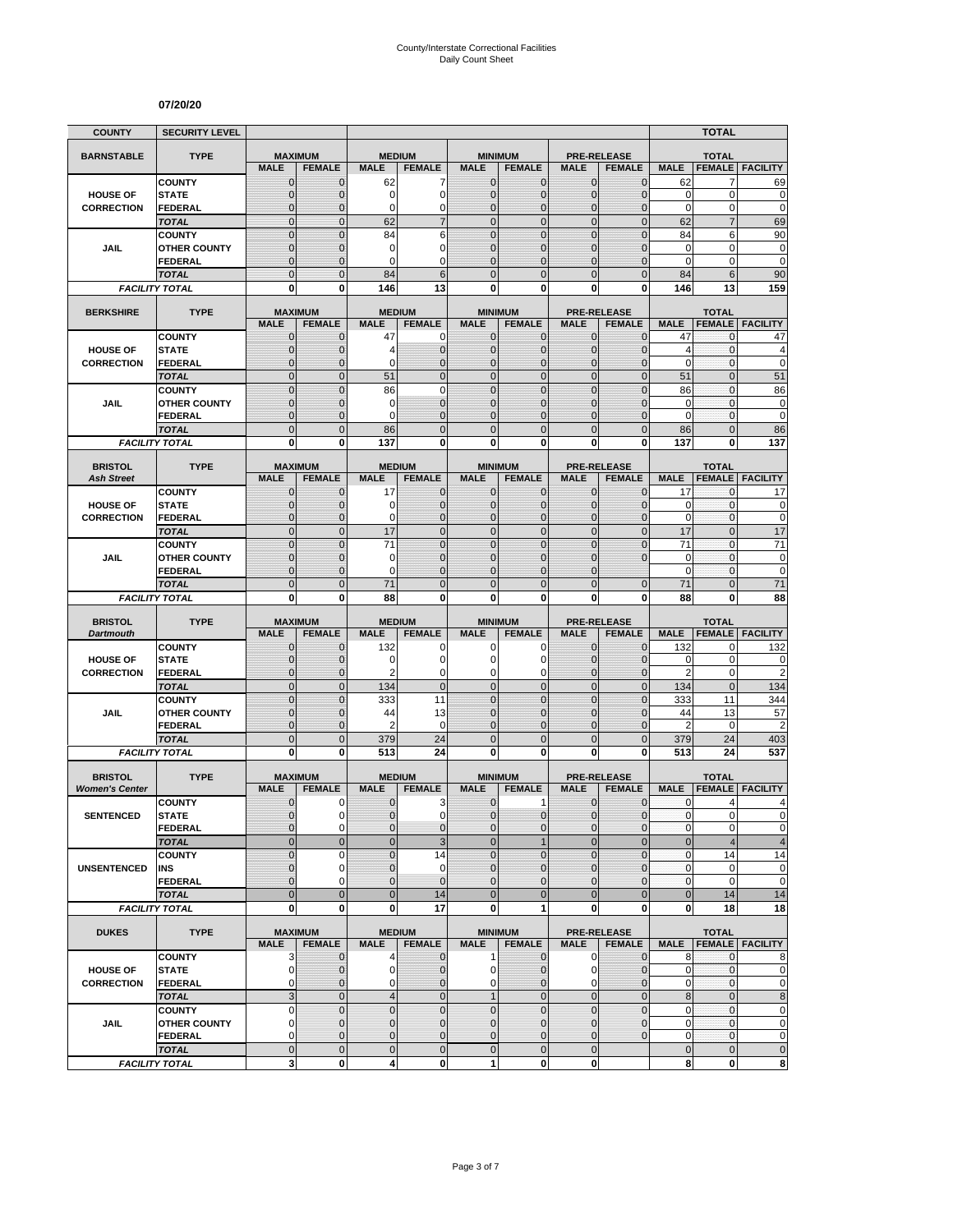# County/Interstate Correctional Facilities Daily Count Sheet

| <b>ESSEX</b>          | <b>TYPE</b>                           |                            | <b>MAXIMUM</b>                   | <b>MEDIUM</b>               |                                | <b>MINIMUM</b>               |                                 |                               | <b>PRE-RELEASE</b>                  |                  | <b>TOTAL</b>                  |                          |
|-----------------------|---------------------------------------|----------------------------|----------------------------------|-----------------------------|--------------------------------|------------------------------|---------------------------------|-------------------------------|-------------------------------------|------------------|-------------------------------|--------------------------|
| <b>Middleton</b>      |                                       | <b>MALE</b>                | <b>FEMALE</b>                    | <b>MALE</b>                 | <b>FEMALE</b>                  | <b>MALE</b>                  | <b>FEMALE</b>                   | MALE                          | <b>FEMALE</b>                       | <b>MALE</b>      | <b>FEMALE</b>                 | <b>FACILITY</b>          |
|                       | <b>COUNTY</b>                         | 0                          | 0                                | 201                         | 0                              | $\mathbf 0$                  | $\mathbf{0}$                    | $\mathbf{0}$                  | $\Omega$                            | 201              | 0                             | 201                      |
| <b>HOUSE OF</b>       | <b>STATE</b>                          | 0                          | $\mathbf 0$                      | $\Omega$                    | 0                              | $\mathbf{0}$                 | $\Omega$                        | $\mathbf 0$                   | $\Omega$                            | $\Omega$         | $\Omega$                      | 0                        |
| <b>CORRECTION</b>     | <b>FEDERAL</b>                        | 0                          | $\mathbf 0$                      | 0                           | 0                              | $\mathbf{0}$                 | $\mathbf 0$                     | $\mathbf{0}$                  | $\mathbf 0$                         | $\mathbf 0$      | $\mathbf{0}$                  | $\mathbf 0$              |
|                       | <b>TOTAL</b>                          | $\overline{0}$             | $\overline{0}$                   | 201                         | $\mathbf 0$                    | $\mathbf 0$                  | $\overline{0}$                  | $\mathbf 0$                   | $\overline{0}$                      | 201              | $\mathbf{0}$                  | 201                      |
|                       | <b>COUNTY</b>                         | $\mathbf 0$<br>$\mathbf 0$ | $\overline{0}$<br>$\overline{0}$ | 678                         | $\overline{0}$<br>0            | $\mathbf{0}$<br>$\mathbf{0}$ | $\Omega$                        | $\mathbf 0$<br>$\mathbf 0$    | $\Omega$<br>ſ                       | 678              | $\mathbf 0$                   | 678                      |
| JAIL                  | <b>OTHER COUNTY</b><br><b>FEDERAL</b> | $\mathbf{0}$               |                                  | 0<br>$\Omega$               | $\Omega$                       | $\mathbf{0}$                 | $\mathbf{0}$<br>$\Omega$        | $\mathbf{0}$                  | 0                                   | 0<br>$\Omega$    | $\mathbf 0$<br>$\mathbf 0$    | 0<br>$\mathbf 0$         |
|                       | <b>TOTAL</b>                          | $\overline{0}$             | $\mathbf 0$                      | 678                         | $\Omega$                       | $\Omega$                     | $\Omega$                        | $\overline{0}$                | $\Omega$                            | 678              | $\Omega$                      | 678                      |
|                       | <b>FACILITY TOTAL</b>                 | 0                          | 0                                | 879                         | O                              | $\bf{0}$                     | 0                               | 0                             | 0                                   | 879              | 0                             | 879                      |
|                       |                                       |                            |                                  |                             |                                |                              |                                 |                               |                                     |                  |                               |                          |
| <b>ESSEX</b>          | <b>TYPE</b>                           |                            | <b>MAXIMUM</b>                   |                             | <b>MEDIUM</b>                  |                              | <b>MINIMUM</b>                  |                               | <b>PRE-RELEASE</b>                  |                  | <b>TOTAL</b>                  |                          |
| W.I.T.                |                                       | <b>MALE</b>                | <b>FEMALE</b>                    | <b>MALE</b>                 | <b>FEMALE</b>                  | <b>MALE</b>                  | <b>FEMALE</b>                   | <b>MALE</b>                   | <b>FEMALE</b>                       | <b>MALE</b>      |                               | <b>FEMALE   FACILITY</b> |
| <b>SENTENCED</b>      | <b>COUNTY</b>                         | $\mathbf{0}$<br>0          | 0<br>$\mathbf 0$                 | $\mathbf 0$<br>$\mathbf{0}$ | $\mathbf 0$<br>$\overline{0}$  | $\mathbf 0$<br>$\mathbf{0}$  | $\mathbf{0}$                    | $\mathbf 0$                   | 7<br>$\Omega$                       | 0<br>$\mathbf 0$ | 7<br>$\mathbf 0$              | 0                        |
|                       | <b>STATE</b><br><b>FEDERAL</b>        | $\mathbf 0$                | $\mathbf 0$                      | $\mathbf{0}$                | 0                              | $\mathbf{0}$                 | $\mathbf{0}$<br>0               | $\mathbf{0}$<br>$\mathbf 0$   | 0                                   | $\mathbf{0}$     | $\mathbf 0$                   | C                        |
|                       | <b>TOTAL</b>                          | $\overline{0}$             | $\overline{0}$                   | $\mathbf 0$                 | $\overline{0}$                 | $\mathbf{0}$                 | $\overline{0}$                  | $\overline{0}$                | $\overline{7}$                      | $\mathbf{0}$     | $\overline{7}$                |                          |
|                       | <b>FACILITY TOTAL</b>                 | 0                          | 0                                | $\bf{0}$                    | O                              | $\bf{0}$                     | $\mathbf{0}$                    | 0                             | 7                                   | $\bf{0}$         | 7                             |                          |
|                       |                                       |                            |                                  |                             |                                |                              |                                 |                               |                                     |                  |                               |                          |
| <b>ESSEX</b>          | <b>TYPE</b>                           |                            | <b>MAXIMUM</b>                   |                             | <b>MEDIUM</b>                  |                              | <b>MINIMUM</b>                  |                               | <b>PRE-RELEASE</b>                  |                  | <b>TOTAL</b>                  |                          |
| LCAC                  |                                       | <b>MALE</b>                | <b>FEMALE</b>                    | <b>MALE</b>                 | <b>FEMALE</b>                  | <b>MALE</b>                  | <b>FEMALE</b>                   | <b>MALE</b>                   | <b>FEMALE</b>                       | <b>MALE</b>      |                               | <b>FEMALE   FACILITY</b> |
|                       | <b>COUNTY</b>                         | 0                          | 0                                | $\mathbf{0}$                | 0                              | 0                            | $\mathbf{0}$                    | 84                            | $\Omega$                            | 84               | $\Omega$                      | 84                       |
| <b>HOUSE OF</b>       | <b>STATE</b>                          | 0                          | $\overline{0}$                   | $\mathbf 0$                 | 0                              | $\mathbf 0$                  | $\Omega$                        | 1                             | $\Omega$                            | 1                | $\mathbf 0$                   |                          |
| <b>CORRECTION</b>     | FEDERAL                               | 0                          | 0                                | $\mathbf{0}$                | 0                              | 0                            | $\Omega$                        | 1                             | $\mathbf 0$                         | $\mathbf{1}$     | $\mathbf 0$                   | 1                        |
|                       | <b>TOTAL</b>                          | $\Omega$                   | $\overline{0}$                   | $\mathbf 0$                 | $\overline{0}$                 | $\mathbf{0}$                 | $\Omega$                        | 86                            | $\Omega$                            | 86               | $\Omega$                      | 86                       |
|                       | <b>FACILITY TOTAL</b>                 | 0                          | 0                                | 0                           | 0                              | $\bf{0}$                     | 0                               | 86                            | $\bf{0}$                            | 86               | 0                             | 86                       |
|                       |                                       |                            |                                  |                             |                                |                              |                                 |                               |                                     |                  |                               |                          |
| <b>FRANKLIN</b>       | <b>TYPE</b>                           | <b>MALE</b>                | <b>MAXIMUM</b><br><b>FEMALE</b>  | <b>MALE</b>                 | <b>MEDIUM</b><br><b>FEMALE</b> | <b>MALE</b>                  | <b>MINIMUM</b><br><b>FEMALE</b> | <b>MALE</b>                   | <b>PRE-RELEASE</b><br><b>FEMALE</b> | <b>MALE</b>      | <b>TOTAL</b><br><b>FEMALE</b> | <b>FACILITY</b>          |
|                       | <b>COUNTY</b>                         | $\mathbf{0}$               | 0                                | 49                          | 3                              | $\mathbf{0}$                 | 0                               | 0                             | $\Omega$                            | 49               | 3                             | 52                       |
| <b>HOUSE OF</b>       | <b>OTHER - VT</b>                     | 0                          | $\overline{0}$                   | 0                           | 0                              | $\mathbf 0$                  |                                 | $\mathbf 0$                   | $\Omega$                            | $\mathbf 0$      | $\mathbf 0$                   | 0                        |
| <b>CORRECTION</b>     | <b>STATE</b>                          | $\Omega$                   | $\mathbf 0$                      | 6                           | 0                              |                              |                                 | 0                             | $\sqrt{ }$                          | 8                | $\mathbf 0$                   | 8                        |
|                       | FEDERAL                               | $\mathbf{0}$               | $\overline{0}$                   | $\mathbf 0$                 | 0                              | $\mathbf{0}$                 | $\mathbf{0}$                    | 0                             | $\overline{0}$                      | $\mathbf 0$      | $\mathbf 0$                   | $\pmb{0}$                |
|                       | <b>TOTAL</b>                          | $\overline{0}$             | $\mathbf{0}$                     | 55                          | 3                              | $\overline{1}$               | $\mathbf{1}$                    | $\mathbf 0$                   | $\overline{0}$                      | 57               | 3                             | 60                       |
|                       | <b>COUNTY</b>                         | $\Omega$                   | $\overline{0}$                   | 43                          | 12                             | $\Omega$                     | $\Omega$                        | $\mathbf 0$                   | $\Omega$                            | 43               | 12                            | 55                       |
| JAIL                  | <b>OTHER COUNTY</b>                   | 0                          | $\overline{0}$                   | 30                          | 0                              | $\mathbf 0$                  | $\Omega$                        | $\mathbf 0$                   | $\sqrt{ }$                          | 30               | $\mathbf 0$                   | 30                       |
|                       | <b>FEDERAL</b>                        | 0                          | 0                                | 0                           | 0                              | $\mathbf{0}$                 | $\Omega$                        | 0                             | $\Omega$                            | $\mathbf 0$      | $\mathbf 0$                   | $\mathbf 0$              |
|                       | <b>TOTAL</b>                          | $\mathbf{0}$               | $\overline{0}$                   | 73                          | 12                             | $\mathbf{0}$                 | $\Omega$                        | $\overline{0}$                | $\Omega$                            | 73               | 12                            | 85                       |
|                       | <b>FACILITY TOTAL</b>                 | 0                          | 0                                | 128                         | 15                             | 1                            | 1                               | 0                             | 0                                   | 130              | 15                            | 145                      |
| <b>HAMPDEN</b>        | <b>TYPE</b>                           |                            | <b>MAXIMUM</b>                   | <b>MEDIUM</b>               |                                | <b>MINIMUM</b>               |                                 |                               | <b>PRE-RELEASE</b>                  |                  | <b>TOTAL</b>                  |                          |
| <b>HOC/JAIL</b>       |                                       | <b>MALE</b>                | <b>FEMALE</b>                    | <b>MALE</b>                 | <b>FEMALE</b>                  | <b>MALE</b>                  | <b>FEMALE</b>                   | <b>MALE</b>                   | <b>FEMALE</b>                       | <b>MALE</b>      | <b>FEMALE</b>                 | <b>FACILITY</b>          |
|                       | <b>COUNTY</b>                         | 0                          | $\mathbf 0$                      | 103                         | 0                              | 23                           | 0                               | 0                             | $\mathbf 0$                         | 126              | $\mathbf{0}$                  | 126                      |
| <b>HOUSE OF</b>       | <b>STATE</b>                          | 0                          | $\overline{0}$                   | 20                          | 0                              | 22                           | $\Omega$                        | 2                             | $\Omega$                            | 44               | $\Omega$                      | 44                       |
| <b>CORRECTION</b>     | <b>STATE - ELMO</b>                   |                            |                                  |                             |                                |                              |                                 | $\mathbf 0$                   | 0                                   | $\mathbf 0$      | $\mathbf{0}$                  | $\mathbf 0$              |
|                       | <b>FEDERAL</b>                        | $\mathbf{0}$               | $\mathbf 0$                      | $\Omega$                    | 0                              | 0                            | $\mathbf{0}$                    | $\mathbf 0$                   | 0                                   | $\Omega$         | $\Omega$                      | 0                        |
|                       | <b>TOTAL</b>                          | $\overline{0}$             | $\overline{0}$                   | 123                         | $\overline{0}$                 | 45                           | $\mathbf{0}$                    | $\overline{2}$                | $\Omega$                            | 170              | $\Omega$                      | 170                      |
|                       | <b>COUNTY</b>                         | $\overline{0}$             | $\overline{0}$                   | 384                         | 0                              | $\mathbf 0$                  | $\overline{0}$                  | $\overline{0}$                | $\overline{0}$                      | 384              | $\mathbf{0}$                  | 384                      |
| <b>JAIL</b>           | <b>OTHER COUNTY</b>                   | 0<br>$\Omega$              | $\mathbf 0$<br>$\mathbf 0$       | 0                           | 0<br>$\Omega$                  | $\mathbf{0}$                 | $\Omega$<br>$\Omega$            | $\mathbf 0$                   | $\sqrt{ }$<br>$\Omega$              | $\mathbf 0$<br>9 | $\mathbf 0$<br>$\Omega$       | 0<br>9                   |
|                       | <b>FEDERAL</b><br><b>TOTAL</b>        | $\overline{0}$             | $\overline{0}$                   | 8<br>392                    | $\Omega$                       |                              | $\overline{0}$                  | $\mathbf 0$<br>$\overline{0}$ | $\overline{0}$                      | 393              | $\Omega$                      | 393                      |
|                       | <b>FACILITY TOTAL</b>                 |                            | $\boldsymbol{0}$                 | 515                         | 0                              | 46                           | 0                               |                               | 0                                   | 563              |                               | 563                      |
|                       |                                       | $\mathbf{0}$               |                                  |                             |                                |                              |                                 | 2                             |                                     |                  | $\mathbf{0}$                  |                          |
| <b>HAMPDEN</b>        | <b>TYPE</b>                           |                            | <b>MAXIMUM</b>                   |                             | <b>MEDIUM</b>                  |                              | <b>MINIMUM</b>                  |                               | <b>PRE-RELEASE</b>                  |                  | <b>TOTAL</b>                  |                          |
| <b>WMCAC</b>          |                                       | <b>MALE</b>                | <b>FEMALE</b>                    | <b>MALE</b>                 | <b>FEMALE</b>                  | <b>MALE</b>                  | <b>FEMALE</b>                   | <b>MALE</b>                   | <b>FEMALE</b>                       | <b>MALE</b>      |                               | <b>FEMALE</b> FACILITY   |
|                       | <b>COUNTY</b>                         | $\mathbf 0$                | $\mathbf{0}$                     | $\mathbf 0$                 | 0                              | 15                           | 0                               | $\mathbf 0$                   | $\mathbf 0$                         | 15               | 0                             | 15                       |
| <b>HOUSE OF</b>       | <b>STATE</b>                          | $\mathbf{0}$               | $\mathbf{0}$                     | $\overline{0}$              | 0                              | $\mathbf 0$                  | 0                               | $\mathbf{0}$                  | $\overline{0}$                      | $\mathbf 0$      | $\mathbf 0$                   | 0                        |
| <b>CORRECTION</b>     | <b>FEDERAL</b>                        | $\mathbf{0}$               | 0                                | $\overline{0}$              | 0                              | 0                            | $\Omega$                        | $\mathbf{0}$                  | 0                                   | $\mathbf 0$      | $\mathbf 0$                   | $\pmb{0}$                |
|                       | <b>TOTAL</b>                          | $\mathbf{0}$               | $\overline{0}$                   | $\overline{0}$              | $\overline{0}$                 | 15                           | $\mathbf{0}$                    | $\mathbf 0$                   | $\mathbf 0$                         | 15               | $\mathbf 0$                   | 15                       |
|                       | <b>FACILITY TOTAL</b>                 | $\bf{0}$                   | 0                                | $\mathbf{0}$                | 0                              | 15                           | 0                               | 0                             | $\bf{0}$                            | 15               | 0                             | 15                       |
|                       |                                       |                            |                                  |                             |                                |                              |                                 |                               |                                     |                  |                               |                          |
| <b>HAMPDEN</b>        | <b>TYPE</b>                           |                            | <b>MAXIMUM</b>                   |                             | <b>MEDIUM</b>                  | <b>MALE</b>                  | <b>MINIMUM</b>                  |                               | <b>PRE-RELEASE</b>                  |                  | <b>TOTAL</b>                  | <b>FEMALE</b> FACILITY   |
| <b>Women's Center</b> |                                       | <b>MALE</b><br>0           | <b>FEMALE</b><br>0               | <b>MALE</b><br>$\mathbf 0$  | <b>FEMALE</b>                  | $\mathbf 0$                  | <b>FEMALE</b><br>5              | <b>MALE</b><br>0              | <b>FEMALE</b><br>0                  | <b>MALE</b><br>0 |                               |                          |
| <b>HOUSE OF</b>       | <b>COUNTY</b><br><b>STATE</b>         | $\mathbf{0}$               | $\mathbf 0$                      | $\mathbf{0}$                | 11<br>3                        | $\mathbf{0}$                 | 2                               | $\mathbf 0$                   | 1                                   | $\mathbf 0$      | 16<br>6                       | 16<br>6                  |
| <b>CORRECTION</b>     | <b>FEDERAL</b>                        | 0                          | 0                                | 0                           | 0                              | $\mathbf{0}$                 | 0                               | $\mathbf{0}$                  | 0                                   | $\overline{0}$   | $\mathbf 0$                   | $\mathbf 0$              |
|                       | <b>TOTAL</b>                          | 0                          | $\mathbf 0$                      | $\overline{0}$              | 14                             | $\overline{0}$               | $\overline{7}$                  | $\mathbf{0}$                  |                                     | $\mathbf{0}$     | 22                            | 22                       |
|                       | <b>COUNTY</b>                         | $\overline{0}$             | $\mathbf 0$                      | $\mathbf{0}$                | 42                             | $\mathbf{0}$                 | 0                               | $\overline{0}$                | $\overline{0}$                      | $\mathbf{0}$     | 42                            | 42                       |
| <b>JAIL</b>           | <b>OTHER COUNTY</b>                   | 0                          | $\mathbf 0$                      | $\mathbf 0$                 | 0                              | $\mathbf 0$                  | $\mathbf{0}$                    | $\mathbf{0}$                  | $\Omega$                            | $\mathbf 0$      | $\mathbf 0$                   | 0                        |
|                       | <b>FEDERAL</b>                        | $\mathbf 0$                | $\mathbf 0$                      | $\mathbf{0}$                | 0                              | $\mathbf 0$                  | $\mathbf{0}$                    | $\mathbf 0$                   | $\overline{0}$                      | $\mathbf 0$      | $\mathbf 0$                   | $\mathbf 0$              |
|                       | <b>TOTAL</b>                          | $\mathbf 0$                | $\mathbf 0$                      | $\overline{0}$              | 42                             | $\overline{0}$               | $\mathbf 0$                     | $\mathbf{0}$                  | $\mathbf 0$                         | $\mathbf{0}$     | 42                            | 42                       |
|                       | <b>FACILITY TOTAL</b>                 | $\pmb{0}$                  | $\mathbf 0$                      | $\mathbf{O}$                | 56                             | $\mathbf{0}$                 | $\overline{7}$                  | $\mathbf 0$                   | 1                                   | $\overline{0}$   | 64                            | 64                       |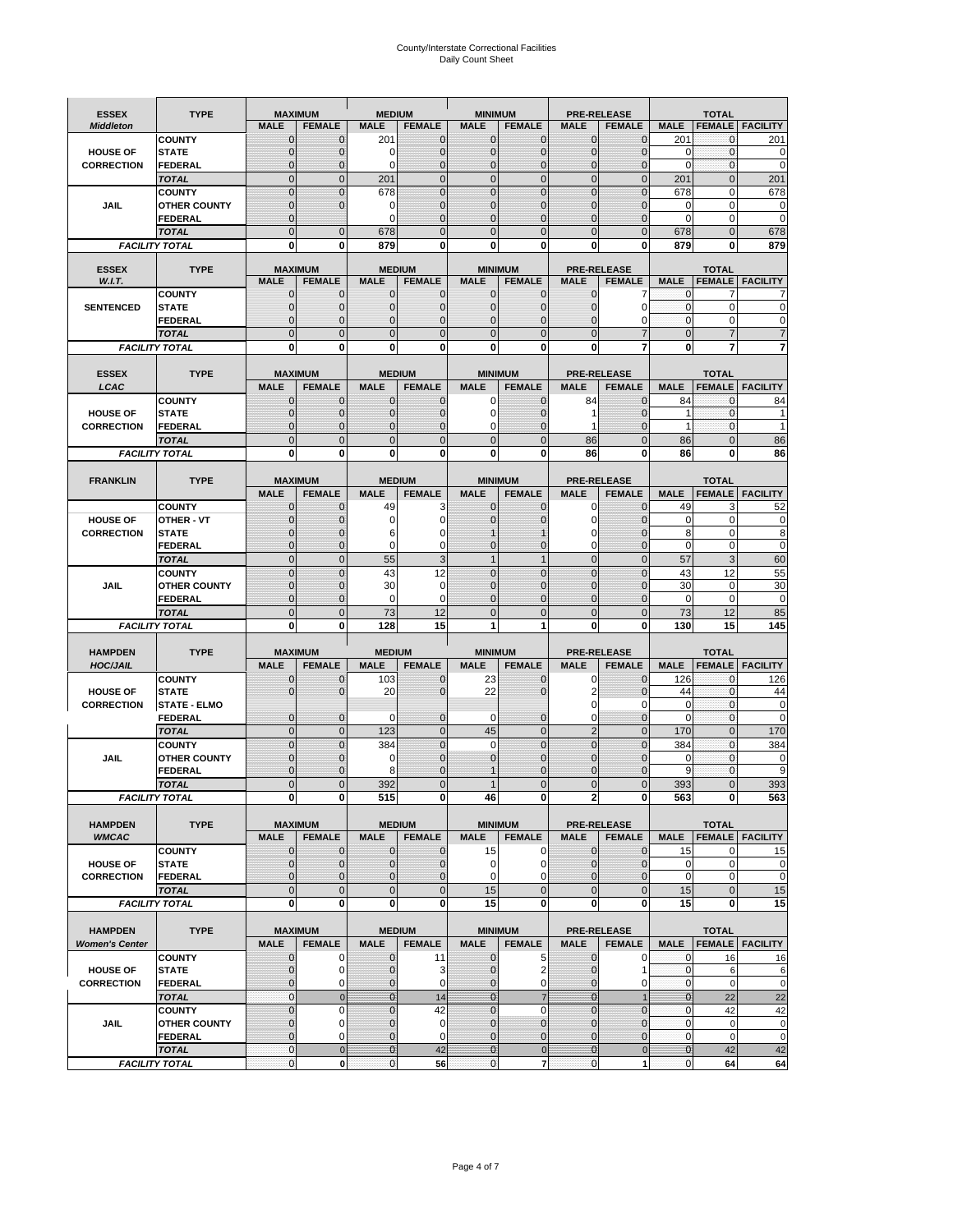| <b>HAMPSHIRE</b>  | <b>TYPE</b>           | <b>MAXIMUM</b>                 |                     | <b>MEDIUM</b>  |                                | <b>MINIMUM</b>      |                               | <b>PRE-RELEASE</b> |                                  | <b>TOTAL</b>   |                   |                        |  |
|-------------------|-----------------------|--------------------------------|---------------------|----------------|--------------------------------|---------------------|-------------------------------|--------------------|----------------------------------|----------------|-------------------|------------------------|--|
|                   |                       | <b>MALE</b>                    | <b>FEMALE</b>       | <b>MALE</b>    | <b>FEMALE</b>                  | <b>MALE</b>         | <b>FEMALE</b>                 | <b>MALE</b>        | <b>FEMALE</b>                    | <b>MALE</b>    | <b>FEMALE</b>     | <b>FACILITY</b>        |  |
|                   | <b>COUNTY</b>         | $\mathbf 0$                    | $\overline{0}$      | 29             | $\mathbf 0$                    | 9                   | $\mathbf{0}$                  | $\overline{2}$     | $\overline{0}$                   | 40             | 0                 | 40                     |  |
| <b>HOUSE OF</b>   | <b>STATE</b>          | $\Omega$                       | 0                   | 2              | $\mathbf{0}$                   | 0                   | $\mathbf 0$                   | 5                  | 0                                | 7              | $\mathbf 0$       | 7                      |  |
| <b>CORRECTION</b> | <b>FEDERAL</b>        | $\mathbf{0}$                   | 0                   | $\mathbf 0$    | $\mathbf{0}$                   | 0                   | $\mathbf{0}$                  | $\mathbf{0}$       | $\overline{0}$                   | $\mathbf 0$    | $\mathbf 0$       | $\mathbf 0$            |  |
|                   | <b>TOTAL</b>          | $\mathbf{0}$                   | $\mathbf 0$         | 31             | $\overline{0}$                 | 9                   | $\overline{0}$                | $\overline{7}$     |                                  | 47             | $\mathbf 0$       | 47                     |  |
|                   | <b>COUNTY</b>         | 70                             | $\mathbf 0$         | $\mathbf 0$    | $\mathbf{0}$                   | $\overline{0}$      | $\overline{0}$                | $\mathbf{0}$       | $\mathbf 0$                      | 70             | $\mathbf 0$       | 70                     |  |
| JAIL              | <b>OTHER COUNTY</b>   | 0                              | $\overline{0}$      | $\overline{0}$ | $\mathbf{0}$                   | $\overline{0}$      | $\mathbf{0}$                  | 0                  | $\overline{0}$                   | $\mathbf 0$    | $\mathbf{0}$      | $\pmb{0}$              |  |
|                   | <b>FEDERAL</b>        | $\mathbf{0}$                   | $\overline{0}$      | 3              | 0                              | $\overline{0}$      | $\overline{0}$                | $\mathbf{0}$       | $\overline{0}$                   | 3              | $\mathbf 0$       | $\overline{3}$         |  |
|                   | <b>TOTAL</b>          | 70                             | $\overline{0}$      | 3              | $\mathbf{0}$                   | $\bf 0$             | $\overline{0}$                | $\mathbf{0}$       |                                  | 73             | $\mathbf 0$       | 73                     |  |
|                   | <b>FACILITY TOTAL</b> | 70                             | 0                   | 34             | 0                              | 9                   | 0                             | 7                  |                                  | 120            | 0                 | 120                    |  |
|                   |                       |                                |                     |                |                                |                     |                               |                    |                                  |                |                   |                        |  |
| <b>MIDDLESEX</b>  | <b>TYPE</b>           | <b>MAXIMUM</b>                 |                     |                | <b>MEDIUM</b>                  | <b>MINIMUM</b>      |                               |                    | <b>PRE-RELEASE</b>               |                | <b>TOTAL</b>      |                        |  |
| E. Cambridge      |                       | <b>MALE</b>                    | <b>FEMALE</b>       | <b>MALE</b>    | <b>FEMALE</b>                  | <b>MALE</b>         | <b>FEMALE</b>                 | <b>MALE</b>        | <b>FEMALE</b>                    | <b>MALE</b>    | <b>FEMALE</b>     | <b>FACILITY</b>        |  |
|                   | <b>COUNTY</b>         | 0                              | $\mathbf 0$         | 0              | 0                              | 0                   | $\mathbf{0}$                  | $\mathbf 0$        | 0                                | 0              | $\mathbf{0}$      | 0                      |  |
| <b>HOUSE OF</b>   | <b>STATE</b>          | $\pmb{0}$                      | $\mathbf{0}$        | $\mathbf 0$    | $\mathbf 0$                    | 0                   | $\mathbf{0}$                  | $\mathbf 0$        | 0                                | $\mathbf 0$    | $\mathbf 0$       | $\mathbf 0$            |  |
| <b>CORRECTION</b> | <b>FEDERAL</b>        | $\mathbf{0}$                   | $\mathbf{0}$        | $\mathbf 0$    | $\mathbf{0}$                   | $\mathbf{0}$        | $\mathbf{0}$                  | $\mathbf{0}$       | $\mathbf 0$                      | $\mathbf 0$    | $\mathbf 0$       | $\pmb{0}$              |  |
|                   | <b>TOTAL</b>          | $\mathbf{0}$                   | $\overline{0}$      | $\overline{0}$ | $\mathbf{0}$                   | $\overline{0}$      | $\mathbf{0}$                  | $\mathbf{0}$       | $\overline{0}$                   | $\overline{0}$ | $\overline{0}$    | $\pmb{0}$              |  |
|                   | <b>COUNTY</b>         | $\mathbf{0}$                   | $\mathbf{0}$        | $\mathbf 0$    | $\mathbf{0}$                   | $\mathbf{0}$        | $\mathbf{0}$                  | $\mathbf{O}$       | $\overline{0}$                   | $\mathbf 0$    | $\mathbf{0}$      | $\pmb{0}$              |  |
| JAIL              | <b>OTHER COUNTY</b>   | $\Omega$                       | $\mathbf 0$         | $\mathbf{0}$   | $\Omega$                       | $\mathbf{0}$        | $\mathbf{0}$                  | $\mathbf{0}$       | $\overline{0}$                   | $\mathbf 0$    | $\mathbf{0}$      | $\mathbf 0$            |  |
|                   | <b>FEDERAL</b>        | $\mathbf{0}$                   | $\mathbf 0$         | $\mathbf 0$    | $\mathbf{O}$                   | 0                   | $\mathbf{0}$                  | $\mathbf{O}$       | 0                                | $\mathbf 0$    | $\mathbf 0$       | $\mathbf 0$            |  |
|                   | <b>TOTAL</b>          | $\mathbf{0}$                   | $\overline{0}$      | $\overline{0}$ | $\mathbf{0}$                   | $\mathbf 0$         | $\mathbf 0$                   | $\mathbf{0}$       | $\overline{0}$                   | $\mathbf 0$    | $\overline{0}$    | $\mathbf 0$            |  |
|                   | <b>FACILITY TOTAL</b> | 0                              | $\bf{0}$            | 0              | 0                              | 0                   | 0                             | 0                  | 0                                | 0              | 0                 | $\bf{0}$               |  |
|                   |                       |                                |                     |                |                                |                     |                               |                    |                                  |                |                   |                        |  |
| <b>MIDDLESEX</b>  | <b>TYPE</b>           | <b>MAXIMUM</b>                 |                     |                | <b>MEDIUM</b>                  | <b>MINIMUM</b>      |                               | <b>PRE-RELEASE</b> |                                  |                | <b>TOTAL</b>      |                        |  |
| <b>Billerica</b>  |                       | <b>MALE</b>                    | <b>FEMALE</b>       | <b>MALE</b>    | <b>FEMALE</b>                  | <b>MALE</b>         | <b>FEMALE</b>                 | <b>MALE</b>        | <b>FEMALE</b>                    | <b>MALE</b>    | <b>FEMALE</b>     | <b>FACILITY</b>        |  |
|                   | <b>COUNTY</b>         | 0                              | $\overline{0}$      | 126            | $\mathbf 0$                    | 11                  | $\mathbf 0$                   | 26                 | $\overline{0}$                   | 163            | $\mathbf{0}$      | 163                    |  |
| <b>HOUSE OF</b>   | <b>STATE</b>          |                                | $\overline{0}$      | 0              | $\mathbf 0$                    | 0                   | $\overline{0}$                | 0                  | $\overline{0}$                   | 0              | $\mathbf{0}$      | 0                      |  |
| <b>CORRECTION</b> | FEDERAL               | $\Omega$                       | 0                   | 0              | $\mathbf{0}$                   | 0                   | $\mathbf{0}$                  | $\mathbf 0$        | 0                                | $\overline{0}$ | $\mathbf 0$       | $\mathbf 0$            |  |
|                   | <b>TOTAL</b>          | $\mathbf{0}$                   | $\overline{0}$      | 126            | $\mathbf{0}$                   | 11                  | $\mathbf{0}$                  | 26                 | $\overline{0}$                   | 163            | $\overline{0}$    | 163                    |  |
|                   | <b>COUNTY</b>         | $\Omega$                       | $\overline{0}$      | 395            | $\mathbf 0$                    | $\overline{0}$      | $\Omega$                      | $\mathbf{0}$       | $\overline{0}$                   | 395            | $\mathbf{0}$      | 395                    |  |
| JAIL              | <b>OTHER COUNTY</b>   | $\Omega$                       | 0                   | 0              | $\overline{0}$                 | 0                   | $\mathbf{0}$                  | $\overline{0}$     | 0                                | 0              | $\mathbf{0}$      | 0                      |  |
|                   | <b>FEDERAL</b>        | 0                              | $\overline{0}$      | $\mathbf 0$    | $\mathbf{0}$                   | $\overline{0}$      | $\overline{0}$                | 0                  | $\overline{0}$                   | $\mathbf 0$    | $\mathbf{0}$      | $\mathbf 0$            |  |
|                   | <b>TOTAL</b>          | $\Omega$                       | $\mathbf 0$         | 395            | $\mathbf{0}$                   | $\mathbf 0$         | $\mathbf 0$                   | $\mathbf{0}$       | $\overline{0}$                   | 395            | $\mathbf 0$       | 395                    |  |
|                   | <b>FACILITY TOTAL</b> |                                | $\mathbf 0$         | 521            | $\bf{0}$                       | 11                  | 0                             | 26                 | 0                                | 558            | $\bf{0}$          | 558                    |  |
|                   |                       |                                |                     |                |                                |                     |                               |                    |                                  |                |                   |                        |  |
|                   |                       |                                |                     |                |                                |                     |                               |                    |                                  |                |                   |                        |  |
|                   |                       |                                |                     |                |                                |                     |                               |                    |                                  |                |                   |                        |  |
| <b>NORFOLK</b>    | <b>TYPE</b>           | <b>MAXIMUM</b>                 |                     |                | <b>MEDIUM</b>                  | <b>MINIMUM</b>      |                               |                    | <b>PRE-RELEASE</b>               |                | <b>TOTAL</b>      |                        |  |
| Dedham / RT 128   |                       | <b>MALE</b><br>$\Omega$        | <b>FEMALE</b>       | <b>MALE</b>    | <b>FEMALE</b>                  | <b>MALE</b>         | <b>FEMALE</b>                 | <b>MALE</b>        | <b>FEMALE</b>                    | <b>MALE</b>    | <b>FEMALE</b>     | <b>FACILITY</b>        |  |
|                   | <b>COUNTY</b>         | $\Omega$                       | 0                   | 69<br>0        | 0<br>$\mathbf{0}$              | 0<br>0              | $\mathbf 0$<br>$\overline{0}$ | 21<br>0            | $\overline{0}$<br>$\overline{0}$ | 90             | 0                 | 90                     |  |
| <b>HOUSE OF</b>   | <b>STATE</b>          | $\Omega$                       | $\overline{0}$      |                |                                |                     |                               |                    |                                  | 0              | 0                 | $\mathbf 0$            |  |
| <b>CORRECTION</b> | <b>FEDERAL</b>        | $\Omega$                       | 0                   | 0              | $\mathbf{0}$                   | 0                   | $\mathbf 0$                   | 0                  | 0                                | $\mathbf 0$    | $\mathbf 0$       | $\mathbf 0$            |  |
|                   | <b>TOTAL</b>          |                                | $\overline{0}$      | 69             | $\mathbf{0}$                   | $\mathbf 0$         | $\mathbf 0$                   | 21                 | $\overline{0}$                   | 90             | $\mathbf 0$       | 90                     |  |
|                   | <b>COUNTY</b>         | $\overline{0}$<br>$\mathbf{0}$ | $\overline{0}$      | 166            | $\mathbf{0}$<br>$\overline{0}$ | $\overline{0}$      | $\overline{0}$                | $\overline{0}$     | $\overline{0}$                   | 166<br>0       | $\mathbf 0$       | 166                    |  |
| JAIL              | INS<br><b>FEDERAL</b> | $\Omega$                       | 0<br>$\overline{0}$ | 0<br>54        | $\mathbf 0$                    | 0<br>$\overline{0}$ | $\mathbf 0$<br>$\overline{0}$ | 0<br>0             | 0<br>$\overline{0}$              | 54             | 0<br>$\mathbf{0}$ | 0<br>54                |  |
|                   | <b>TOTAL</b>          | $\mathbf 0$                    | $\overline{0}$      | 220            | $\mathbf 0$                    | $\overline{0}$      | $\overline{0}$                | $\Omega$           | $\overline{0}$                   | 220            | $\overline{0}$    | 220                    |  |
|                   | <b>FACILITY TOTAL</b> | $\mathbf 0$                    | $\mathbf 0$         | 289            | 0                              | 0                   | 0                             | 21                 | 0                                | 310            | $\bf{0}$          | 310                    |  |
|                   |                       |                                |                     |                |                                |                     |                               |                    |                                  |                |                   |                        |  |
| <b>NORFOLK</b>    | <b>TYPE</b>           | <b>MAXIMUM</b>                 |                     |                | <b>MEDIUM</b>                  |                     | <b>MINIMUM</b>                |                    | <b>PRE-RELEASE</b>               |                | <b>TOTAL</b>      |                        |  |
| <b>Braintree</b>  |                       | <b>MALE</b>                    | <b>FEMALE</b>       | <b>MALE</b>    | <b>FEMALE</b>                  | <b>MALE</b>         | <b>FEMALE</b>                 | <b>MALE</b>        | <b>FEMALE</b>                    | <b>MALE</b>    | <b>FEMALE</b>     | <b>FACILITY</b>        |  |
|                   | <b>COUNTY</b>         | $\mathbf 0$                    | $\mathbf 0$         | 0              | $\mathbf 0$                    | 0                   | $\mathbf{0}$                  | $\mathbf 0$        | $\mathbf 0$                      | 0              | 0                 | 0                      |  |
| <b>HOUSE OF</b>   | <b>STATE</b>          | $\mathbf{0}$                   | $\overline{0}$      | $\mathbf 0$    | $\overline{0}$                 | $\overline{0}$      | $\mathbf{0}$                  | $\overline{0}$     | $\mathbf{0}$                     | $\mathbf{0}$   | 0                 | $\Omega$               |  |
| <b>CORRECTION</b> | FEDERAL               | $\mathbf 0$                    | 0                   | 0              | $\mathbf 0$                    | $\mathbf 0$         | 0                             | $\mathbf 0$        | $\mathbf 0$                      | $\pmb{0}$      | 0                 | $\mathbf 0$            |  |
|                   | <b>TOTAL</b>          | $\mathbf{0}$                   | $\mathbf 0$         | $\mathbf 0$    | $\mathbf{0}$                   | $\bf 0$             | $\pmb{0}$                     | $\mathbf{0}$       | $\mathbf 0$                      | $\mathbf 0$    | $\mathbf 0$       | $\mathbf 0$            |  |
|                   | <b>FACILITY TOTAL</b> | $\mathbf{0}$                   | $\mathbf{0}$        | 0              | $\mathbf{0}$                   | $\mathbf{0}$        | $\bf{0}$                      | $\mathbf 0$        | $\mathbf{0}$                     | $\mathbf 0$    | 0                 | $\mathbf 0$            |  |
|                   |                       |                                |                     |                |                                |                     |                               |                    |                                  |                |                   |                        |  |
| <b>PLYMOUTH</b>   | <b>TYPE</b>           |                                | <b>MAXIMUM</b>      |                | <b>MEDIUM</b>                  |                     | <b>MINIMUM</b>                |                    | <b>PRE-RELEASE</b>               |                | <b>TOTAL</b>      |                        |  |
|                   |                       | <b>MALE</b>                    | <b>FEMALE</b>       | <b>MALE</b>    | <b>FEMALE</b>                  | <b>MALE</b>         | <b>FEMALE</b>                 | <b>MALE</b>        | <b>FEMALE</b>                    | <b>MALE</b>    |                   | <b>FEMALE FACILITY</b> |  |
|                   | <b>COUNTY</b>         | $\mathbf{0}$                   | $\mathbf{0}$        | 75             | $\mathbf{0}$                   | 0                   | $\mathbf{0}$                  | $\mathbf{0}$       | $\overline{0}$                   | 75             | 0                 | 75                     |  |
| <b>HOUSE OF</b>   | <b>STATE</b>          | $\mathbf{0}$                   | 0                   | 37             | $\mathbf{0}$                   | 0                   | $\pmb{0}$                     | $\mathbf 0$        | $\overline{0}$                   | 37             | $\mathbf{0}$      | 37                     |  |
| <b>CORRECTION</b> | <b>FEDERAL</b>        | $\Omega$                       | 0                   | 0              | $\mathbf{0}$                   | 0                   | $\mathbf{0}$                  | $\mathbf{0}$       | 0                                | $\mathbf 0$    | $\mathbf{0}$      | $\mathbf 0$            |  |
|                   | <b>DYS</b>            | $\mathbf{0}$                   | 0                   | $\mathbf 0$    | $\mathbf 0$                    | 0                   | $\pmb{0}$                     | $\mathbf 0$        | $\overline{0}$                   | $\mathbf 0$    | $\mathbf 0$       | $\mathbf 0$            |  |
|                   | <b>TOTAL</b>          | $\mathbf 0$                    | $\mathbf 0$         | 112            | $\mathbf 0$                    | $\mathbf 0$         | $\mathbf 0$                   | $\mathbf 0$        | $\mathbf 0$                      | 112            | $\mathbf 0$       | 112                    |  |
|                   | <b>COUNTY</b>         | $\overline{0}$                 | $\overline{0}$      | 189            | $\pmb{0}$                      | $\mathbf 0$         | $\mathbf 0$                   | $\pmb{0}$          | $\mathbf 0$                      | 189            | $\mathbf{0}$      | 189                    |  |
| JAIL              | <b>OTHER COUNTY</b>   | $\mathbf{0}$                   | 0                   | 124            | $\overline{0}$                 | 0                   | $\mathbf{0}$                  | 0                  | $\overline{0}$                   | 124            | $\mathbf{0}$      | 124                    |  |
|                   | <b>FEDERAL</b>        | $\Omega$                       | 0                   | 170            | $\mathbf 0$                    | 0                   | $\mathbf{0}$                  | 0                  | 0                                | 170            | $\mathbf 0$       | 170                    |  |
|                   | 52A's                 | $\Omega$                       | $\overline{0}$      | 0              | $\overline{0}$                 | $\overline{0}$      | $\mathbf 0$                   | $\overline{0}$     | $\overline{0}$                   | 0              | $\mathbf{0}$      | $\mathbf 0$            |  |
|                   | Non 52A's             | $\mathbf{0}$                   | $\mathbf 0$         | 0              | $\mathbf{0}$                   | 0                   | $\mathbf 0$                   | $\mathbf 0$        | 0                                | 0              | $\mathbf 0$       |                        |  |
|                   | <b>TOTAL</b>          | $\overline{0}$                 | $\overline{0}$      | 483            | $\overline{0}$                 | $\overline{0}$      | $\mathbf{0}$                  | $\mathbf{0}$       | $\mathbf 0$                      | 483            | $\mathbf 0$       | $\mathbf 0$<br>483     |  |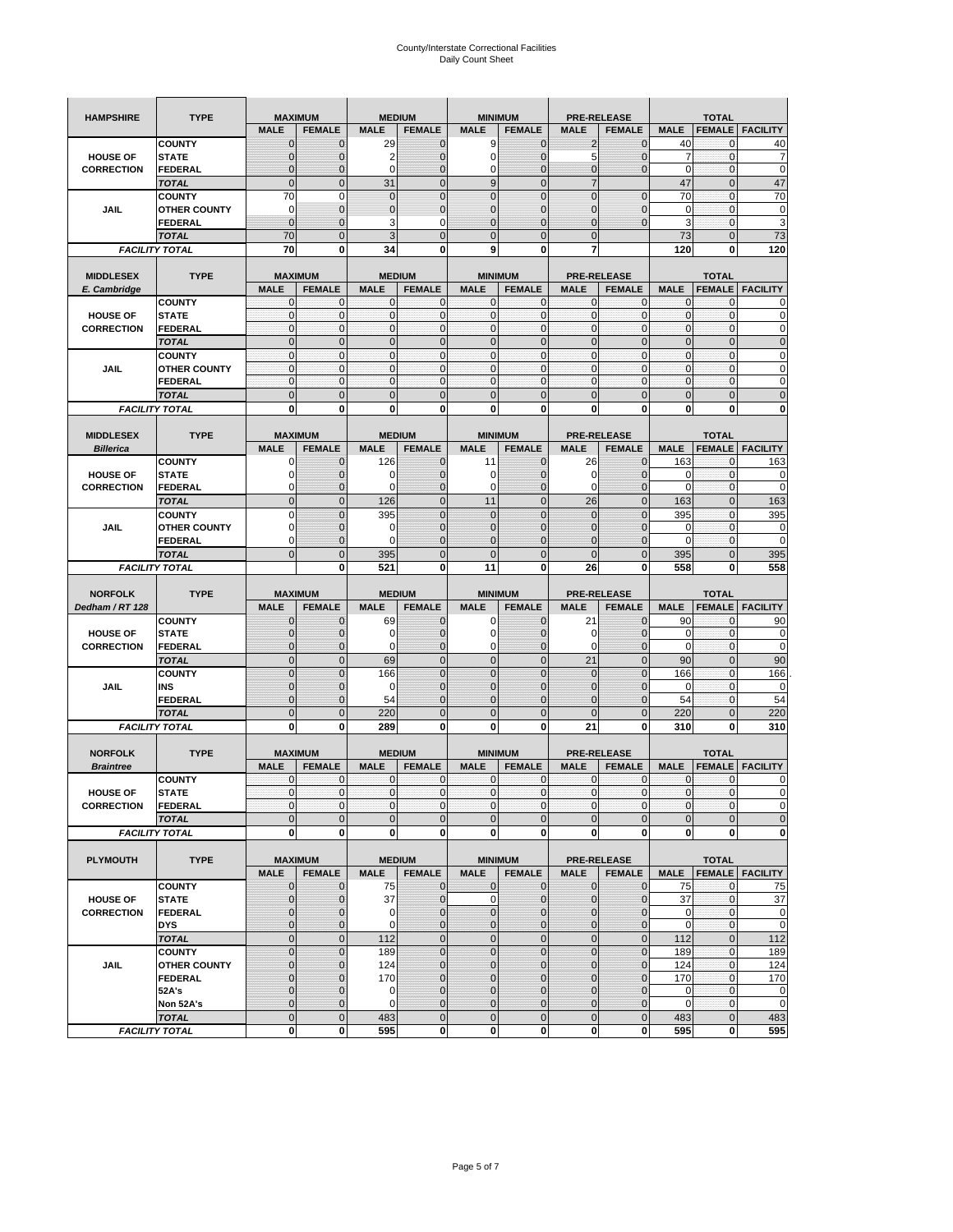# County/Interstate Correctional Facilities Daily Count Sheet

| <b>TYPE</b><br><b>SUFFOLK</b> |                       |                              | <b>MAXIMUM</b> |               | <b>MEDIUM</b>  |                | <b>MINIMUM</b> |                | <b>PRE-RELEASE</b> |             | <b>TOTAL</b>  |                 |  |
|-------------------------------|-----------------------|------------------------------|----------------|---------------|----------------|----------------|----------------|----------------|--------------------|-------------|---------------|-----------------|--|
| <b>Nashua Street</b>          |                       | <b>MALE</b>                  | <b>FEMALE</b>  | <b>MALE</b>   | <b>FEMALE</b>  | <b>MALE</b>    | <b>FEMALE</b>  | <b>MALE</b>    | <b>FEMALE</b>      | <b>MALE</b> | <b>FEMALE</b> | <b>FACILITY</b> |  |
|                               | <b>COUNTY</b>         | $\Omega$                     | $\mathbf{0}$   | 436           | $\Omega$       | $\mathbf{0}$   | $\Omega$       | $\Omega$       | $\Omega$           | 436         | $\Omega$      | 436             |  |
| <b>JAIL</b>                   | <b>OTHER COUNTY</b>   | $\Omega$                     | 0              | $\Omega$      | 0              | $\mathbf{0}$   | $\Omega$       | $\mathbf 0$    | $\Omega$           | $\Omega$    | $\Omega$      | $\mathbf 0$     |  |
|                               | <b>FEDERAL</b>        | $\Omega$                     | $\Omega$       | 0             | $\Omega$       | $\mathbf{0}$   | $\Omega$       | $\Omega$       | $\Omega$           | $\Omega$    | $\Omega$      | $\Omega$        |  |
|                               | <b>TOTAL</b>          | $\Omega$                     | $\mathbf 0$    | 436           | $\overline{0}$ | $\mathbf{0}$   | $\mathbf{0}$   | $\mathbf{0}$   | $\Omega$           | 436         | $\Omega$      | 436             |  |
|                               | <b>FACILITY TOTAL</b> | 0                            | 0              | 436           | $\bf{0}$       | <sub>0</sub>   | 0              | $\mathbf{0}$   | 0                  | 436         | 0             | 436             |  |
|                               |                       |                              |                |               |                |                |                |                |                    |             |               |                 |  |
| <b>SUFFOLK</b>                | <b>TYPE</b>           | <b>MAXIMUM</b>               |                | <b>MEDIUM</b> |                |                | <b>MINIMUM</b> |                | <b>PRE-RELEASE</b> |             | <b>TOTAL</b>  |                 |  |
| South Bay                     |                       | <b>MALE</b>                  | <b>FEMALE</b>  | <b>MALE</b>   | <b>FEMALE</b>  | <b>MALE</b>    | <b>FEMALE</b>  | <b>MALE</b>    | <b>FEMALE</b>      | <b>MALE</b> | <b>FEMALE</b> | <b>FACILITY</b> |  |
|                               | <b>COUNTY</b>         | $\Omega$                     | $\mathbf{0}$   | 283           | 135            | $\mathbf{0}$   | $\mathbf{0}$   | 5              | 2                  | 288         | 137           | 425             |  |
| <b>HOUSE OF</b>               | <b>STATE</b>          |                              | $\mathbf{0}$   | $\Omega$      |                | $\Omega$       | O              | $\Omega$       | $\Omega$           | $\Omega$    |               | 1               |  |
| <b>CORRECTION</b>             | <b>FEDERAL</b>        | $\Omega$                     | $\mathbf{0}$   | $\Omega$      | $\Omega$       | $\mathbf{0}$   | $\mathbf{0}$   | $\Omega$       | 0                  | $\Omega$    | $\Omega$      | $\Omega$        |  |
|                               | <b>TOTAL</b>          | $\Omega$                     | $\overline{0}$ | 283           | 136            | $\overline{0}$ | $\mathbf{0}$   | 5              | $\overline{2}$     | 288         | 138           | 426             |  |
|                               | <b>FACILITY TOTAL</b> | 0                            | 0              | 283           | 136            | <sub>0</sub>   | $\bf{0}$       | 5              | $\overline{2}$     | 288         | 138           | 426             |  |
|                               |                       |                              |                |               |                |                |                |                |                    |             |               |                 |  |
| <b>WORCESTER</b>              |                       |                              | <b>MAXIMUM</b> |               | <b>MEDIUM</b>  |                | <b>MINIMUM</b> |                | <b>PRE-RELEASE</b> |             | <b>TOTAL</b>  |                 |  |
|                               |                       | <b>MALE</b>                  | <b>FEMALE</b>  | <b>MALE</b>   | <b>FEMALE</b>  | <b>MALE</b>    | <b>FEMALE</b>  | <b>MALE</b>    | <b>FEMALE</b>      | <b>MALE</b> | <b>FEMALE</b> | <b>FACILITY</b> |  |
|                               | <b>COUNTY</b>         |                              |                |               |                |                |                |                |                    | 197         | $\Omega$      | 197             |  |
| <b>HOUSE OF</b>               | <b>STATE</b>          |                              |                |               |                |                |                |                |                    | $\Omega$    | 0             | 0               |  |
| <b>CORRECTION</b>             | <b>FEDERAL</b>        |                              |                |               |                |                |                |                |                    | $\Omega$    | $\Omega$      | $\Omega$        |  |
|                               | <b>TOTAL</b>          | U                            | $\Omega$       | $\Omega$      | $\mathbf 0$    | $\Omega$       | $\Omega$       | $\Omega$       | $\Omega$           | 197         | $\Omega$      | 197             |  |
|                               | <b>COUNTY</b>         |                              |                |               |                |                |                |                |                    | 403         | $\Omega$      | 403             |  |
| <b>JAIL</b>                   | <b>OTHER COUNTY</b>   |                              |                |               |                |                |                |                |                    | 0           | 0             | 0               |  |
|                               | FEDERAL               |                              |                |               |                |                |                |                |                    | $\Omega$    | $\Omega$      | $\Omega$        |  |
|                               | <b>TOTAL</b>          | $\cap$                       | $\Omega$       | $\Omega$      | $\mathbf{0}$   | $\mathbf{0}$   | $\mathbf{0}$   | $\overline{0}$ | $\Omega$           | 403         | $\Omega$      | 403             |  |
|                               | <b>FACILITY TOTAL</b> | $\Omega$                     | $\mathbf 0$    | $\Omega$      | 0              | 0              | $\mathbf{0}$   | $\mathbf 0$    | 0                  | 600         | O             | 600             |  |
|                               |                       |                              |                |               |                |                |                |                |                    |             |               |                 |  |
| <b>FEDERAL BUREAU</b>         |                       | <b>STATE</b>                 |                |               |                |                |                |                |                    |             |               |                 |  |
| OF PRISONS                    | <b>TYPE</b>           | <b>TOTAL</b><br><b>STATE</b> | 11             |               |                |                |                |                |                    |             |               |                 |  |
| <b>DYS</b>                    | <b>TYPE</b>           | <b>TOTAL</b>                 | $\mathbf{1}$   |               |                |                |                |                |                    |             |               |                 |  |
|                               |                       | <b>STATE</b>                 |                |               |                |                |                |                |                    |             |               |                 |  |
| <b>INTERSTATES</b>            | <b>TYPE</b>           | <b>TOTAL</b>                 | 79             |               |                |                |                |                |                    |             |               |                 |  |

\*Data for county facilities is provided by the MA County Sheriffs.